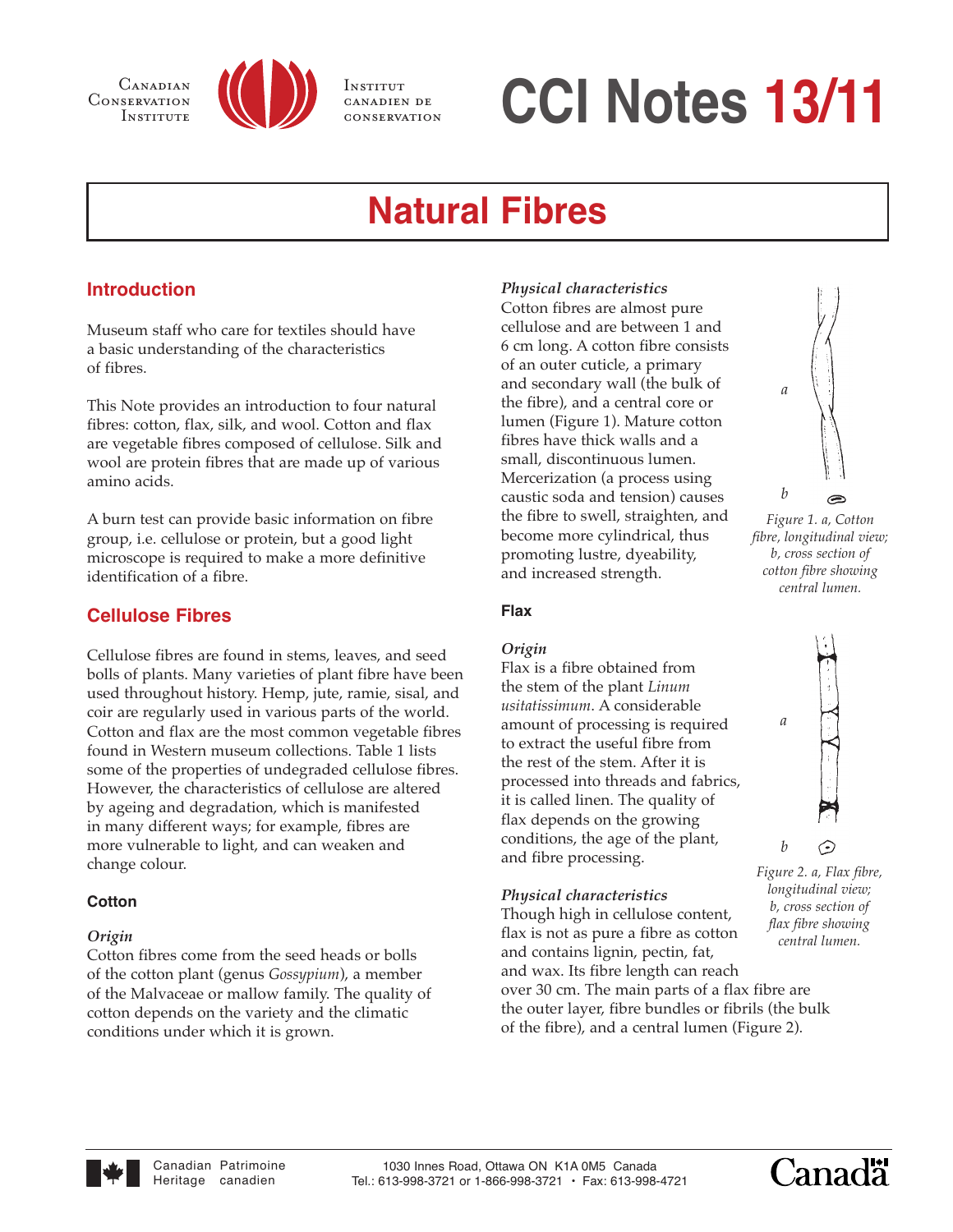|                  | Strength                                           | Absorbency Elasticity                                                        |                                              | Fabric<br>handle                                       | Resistance<br>to acids<br>and bases                                                                                                                             | Resistance<br>to light                                                                                                                                                                                  | Resistance<br>to mould<br>and bacteria                                                                                                                                          | Resistance<br>to insects                                                                                                                                                                                             |
|------------------|----------------------------------------------------|------------------------------------------------------------------------------|----------------------------------------------|--------------------------------------------------------|-----------------------------------------------------------------------------------------------------------------------------------------------------------------|---------------------------------------------------------------------------------------------------------------------------------------------------------------------------------------------------------|---------------------------------------------------------------------------------------------------------------------------------------------------------------------------------|----------------------------------------------------------------------------------------------------------------------------------------------------------------------------------------------------------------------|
| Cotton<br>fibres | • strong<br>• stronger<br>when wet                 | $\bullet$ good<br>absorbency                                                 | • fairly<br>inelastic                        | • conducts<br>heat so<br>feels cool<br>to the<br>touch | • weak acids<br>damage<br>cotton and<br>flax<br>• strong acids<br>destroy<br>cellulosics<br>· alkalis, like<br>those present<br>in detergents,<br>do not damage | • will turn<br>yellow when<br>exposed to<br>sunlight, and<br>more severe<br>degradation<br>will occur with<br>prolonged<br>exposure; this<br>process can be<br>accentuated<br>by heat,<br>moisture, and | • in the presence<br>of warmth,<br>high humidity,<br>and dirty<br>conditions,<br>mildew, a type<br>of fungus, and<br>some bacteria<br>can cause<br>odours, stains,<br>and decay | • the larvae of<br>clothes moths<br>and carpet<br>beetles will<br>not attack<br>clean cellulose<br>fibres, but dirt<br>on textiles<br>serves as a<br>food source for<br>most insects,<br>and can result<br>in damage |
| Flax<br>fibres   | • very<br>strong<br>$\bullet$ stronger<br>when wet | • very good<br>absorbency<br>• absorbed<br>moisture<br>evaporates<br>quickly | • poor<br>elasticity<br>• tends to<br>crease |                                                        | cotton and flax                                                                                                                                                 | certain dyes<br>$\bullet$ good<br>resistance<br>to light, but<br>degradation<br>will occur with<br>prolonged<br>exposure                                                                                |                                                                                                                                                                                 | · silverfish will<br>eat cotton and<br>flax if the<br>fabric is<br>starched                                                                                                                                          |

**Table 1. Properties of undegraded cellulose fibres**

#### **Other causes of cellulose deterioration**

- Wetting and slow drying of cellulosic textiles will cause a characteristic brown line staining, which is an area of weakness.
- Cotton and linen textiles tend to retain creases and folds. These areas may become brittle with time, requiring care in handling and storage.
- Manufacturing and finishing processes such as bleaching and dyeing may weaken cotton and linen fabrics.

# **Protein Fibres**

Protein fibres are animal in origin. These multicellular fibres are obtained from coats of mammals or are secreted by larvae of insects such as the silkworm. Hair from indigenous species of animals has been used worldwide to make textiles and garments. It can be spun into yarn, or converted directly into a non-woven textile by felting. There are many varieties of protein fibres. Silk and sheep's wool are the most common animal fibres in most parts of the world. Table 2 lists some of the properties of undegraded protein fibres. However, these properties are altered by ageing and deterioration.

#### **Silk**

#### *Origin*

Silk is a continuous protein filament produced by the silkworm when forming its cocoon. The principal species is *Bombyx mori* (cultivated silk). Tussah silk (produced by *Antherea mylitta* and *Antherea pernyi* moths) is darker in colour and is sometimes referred to as uncultivated or wild silk.

#### *Physical characteristics*

Silk fibres can be more than 2 km long. Unprocessed silk consists of two fibres of the protein "fibroin" held together with a soluble silk gum called "sericin". Sericin accounts for 10–20% of the weight of silk. Once the sericin is removed, silk separates into two filaments (Figure 3).



*Figure 3. a, Silk fibre, longitudinal view; b, cross section of silk fibre.*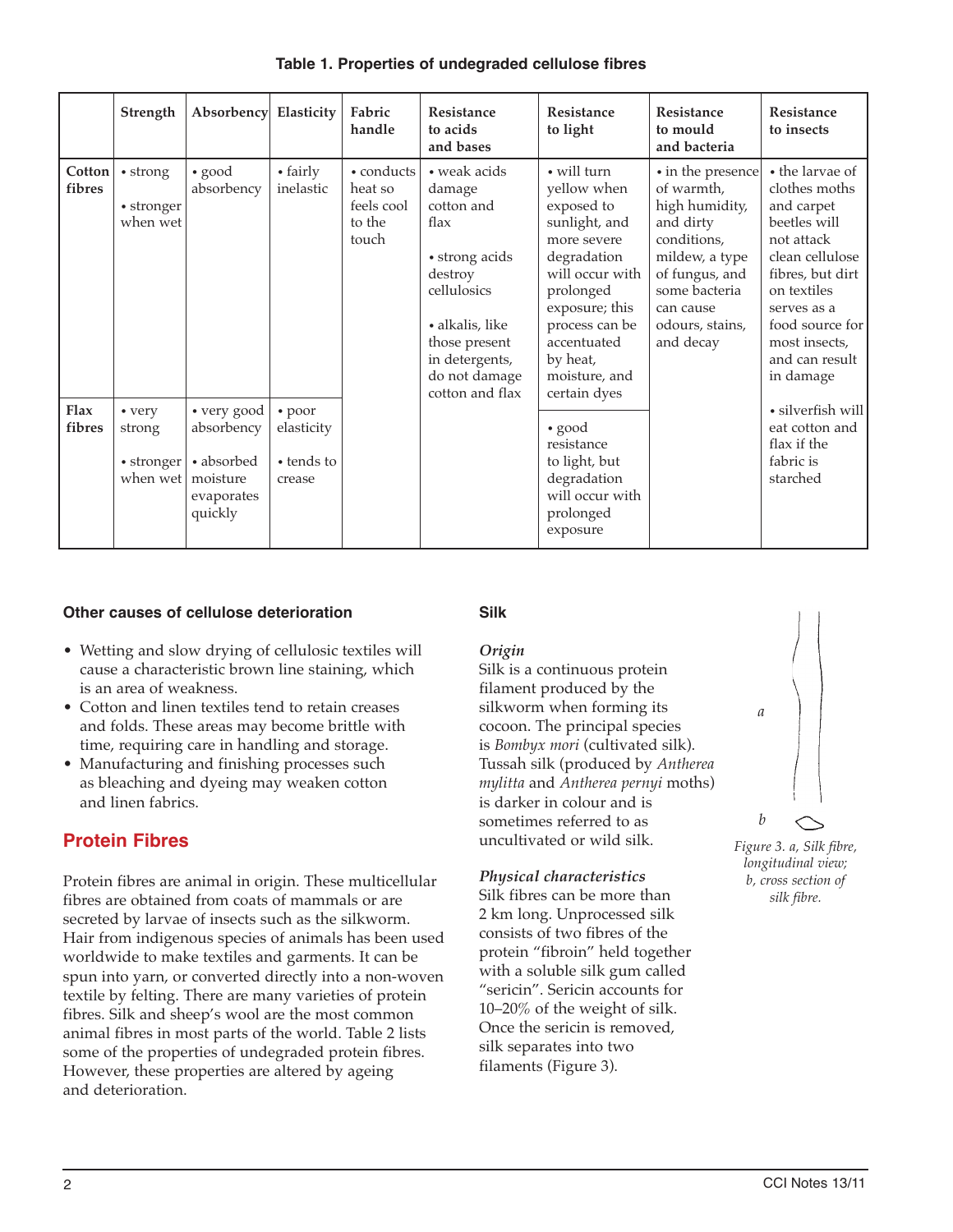|                       | Strength                       | <b>Absorbency</b>         | Elasticity                   | Fabric<br>handle                                                          | Resistance<br>to acids<br>and bases                                                                                                                                                                                                    | Resistance<br>to light                                                                                                                                       | <b>Resistance</b><br>to mould<br>and bacteria            | Resistance<br>to insects                                                                                |
|-----------------------|--------------------------------|---------------------------|------------------------------|---------------------------------------------------------------------------|----------------------------------------------------------------------------------------------------------------------------------------------------------------------------------------------------------------------------------------|--------------------------------------------------------------------------------------------------------------------------------------------------------------|----------------------------------------------------------|---------------------------------------------------------------------------------------------------------|
| <b>Silk</b><br>fibres | • very<br>strong               | • very good<br>absorbency | $\bullet$ good<br>elasticity | $\bullet$ does not<br>conduct<br>heat so<br>feels<br>warm to<br>the touch | • damaged by<br>mineral acids<br>(sulphuric, nitric,<br>hydrochloric,<br>hydrofluoric<br>acids) and<br>strong alkalis<br>(sodium<br>hydroxide,<br>sodium<br>hypochlorite)<br>· organic acids<br>and weak alkalis<br>have little effect | • exposure to<br>sunlight causes<br>silk and wool<br>to yellow<br>and degrade<br>$\cdot$ silk is<br>particularly<br>sensitive to<br>ultraviolet<br>radiation | $\bullet$ good<br>resistance to<br>microorganisms        | • can be<br>destroyed by<br>carpet beetle<br>larvae                                                     |
| <b>Wool</b><br>fibres | • weak<br>• weaker<br>when wet |                           | • very<br>good<br>elasticity |                                                                           | $\bullet$ good<br>resistance to<br>dilute acids<br>• damaged by<br>weak alkalis<br>such as soap<br>• destroyed by<br>concentrated<br>acids and alkalis                                                                                 |                                                                                                                                                              | · mildew will<br>grow if stored<br>in damp<br>conditions | • attracts<br>the larvae of<br>clothes moths<br>and carpet<br>beetles,<br>especially if<br>it is soiled |

#### **Table 2. Properties of undegraded protein fibres**

#### **Wool**

#### *Origin*

Wool is a protein fibre forming the protective coat of sheep. There are over 200 grades of sheep that produce varying qualities of wool. Merino is the finest quality of wool.

The fleece from some other animals is also used, e.g. the Angora goat (mohair), the Cashmere goat, the Angora rabbit, and members of the Camelidae family (alpaca, llama, vicuna, and camel).

# *Physical characteristics*

Wool fibres are sorted into various lengths for processing. Typically wool fibres are between 4 and 15 cm long, but can be as long as 38 cm. Sheep's wool consists mostly of keratinous proteins;

all mammalian hair and wool fibres are similar in this respect. A wool fibre consists of a cuticle or outer layer that includes scales characteristic of the wool fibre; a cortex, which is the bulk of the fibre substance; and a medulla, the hollow central canal that may be lacking in very fine and immature fibres (Figure 4). The outer scales are important for fibre identification, and for making felt, a non-woven fabric. Often the scale pattern is altered or destroyed in very degraded fibres.

# **Other causes of protein fibre deterioration**

- Deterioration of silk is accelerated by heat and moisture. When wool fibres are subjected to heat, moisture, and friction, the overlapping scales will interlock and cause irreversible matting and shrinkage (i.e. felting). Felting is considered to be a form of damage to wool fabrics if it occurs accidentally.
- Weighted silk is treated with metallic salts such as tin chloride. This process is used to compensate



*a*

*longitudinal view showing outer scales; b, cross section of wool fibre.*